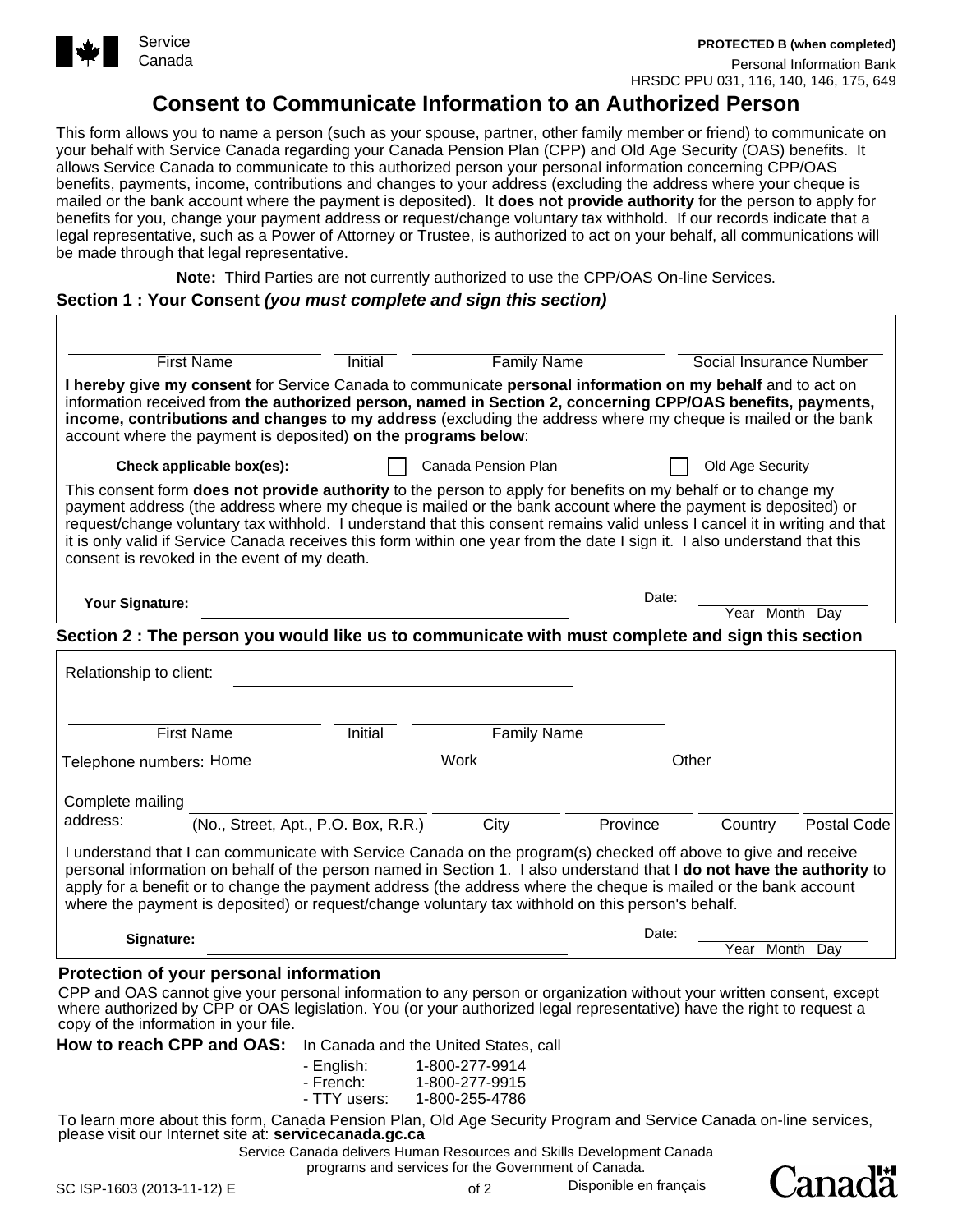

## **Consent to Communicate Information to an Authorized Person Instruction Sheet**

## **Why do I need to complete this form?**

Personal information about you and the financial benefits paid to you is confidential. We need your signed consent if you want Service Canada to communicate with another person (such as your spouse, partner or accountant) for CPP/OAS program benefit matters. You can give this consent by completing and signing Section 1 of the attached form. The person you would like us to communicate with must complete and sign Section 2.

Your signed consent allows Service Canada to communicate confidential CPP/OAS program benefit information to this person and allows him or her to communicate with us on your behalf. This consent will stay in effect until a written cancellation request is received from you or in the event of your death.

**Note:** Third Parties are not currently authorized to use the CPP/OAS On-line Services.

## **Does my spouse, common-law partner, or other family member need my consent?**

Yes, Service Canada cannot communicate your personal benefit information with your spouse, common-law partner, son or daughter without your signed consent.

## **What will this person be allowed to do on my behalf?**

When you give signed consent to Service Canada to communicate with this person, you are letting that person provide and receive your personal program benefit information such as benefit rates, changes to your address excluding payment address (the address where your cheque is mailed or the bank account where the payment is deposited), OAS income, Canadian residence information and CPP contributions.

## **What is this person not allowed to do on my behalf?**

This consent form **does not provide authority** to the person to apply for benefits, withdraw or cancel benefits, change your payment address (the address where your cheque is mailed or the bank account where the payment is deposited), request or change voluntary tax withhold.

## **Who can change my payment address including direct deposit information?**

Generally, only you can ask us to change your payment address (the address where your cheque is mailed or the bank account where the payment is deposited). However, a legal representative, someone with a power of attorney granted from you, or a trustee, can ask us to change this information. That person does not need to complete this form, but he or she has to provide a certified copy of the legal document that names him or her as acting in that capacity.